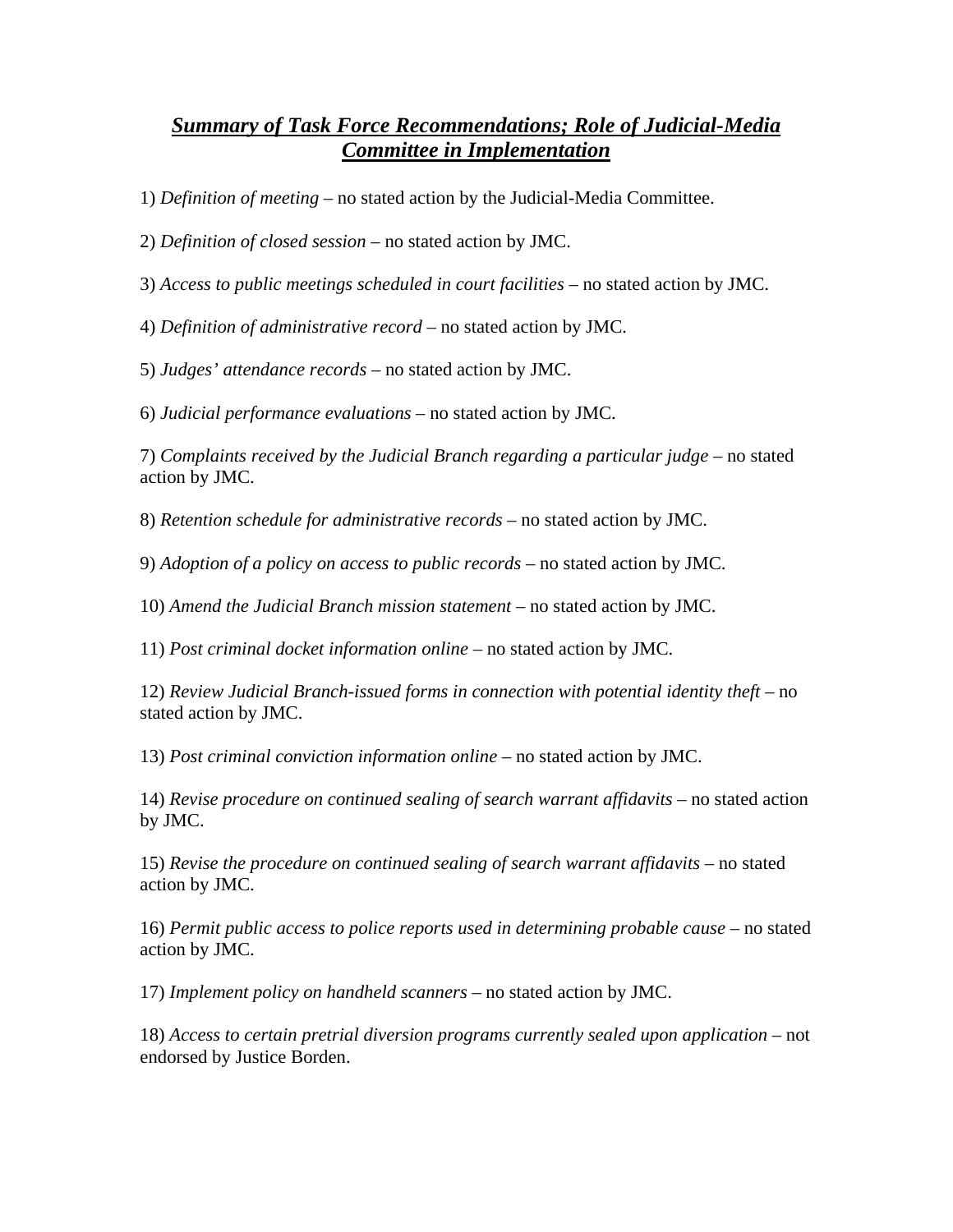19) *Post certain case information regarding pending criminal cases online –* not endorsed by Justice Borden.

20) *Availability of competency evaluations –* no stated action by JMC.

21) *Access To Alternate Incarceration Assessment Reports –* no stated action by JMC.

22) *Non-party intervention to seek or restrict access –* no stated action by JMC.

23) *Remote electronic access to court records –* no stated action by JMC.

24) *Written policy on administrative waiver of copying fees –* no stated action by JMC.

25) *Bulk transfer of information –* no stated action by JMC.

26) *Policy on correction of inaccurate information (in a court record) –* no stated action by JMC.

27) *Adopt a definition of "media" for purposes of recommendations on access to proceedings* – no stated action by JMC; though please note No. 28.

\*\*28) *Consideration of issues in connection with implementation of the definition of "media.* 

 "Issues concerning the implementation of this definition shall be considered on an ongoing basis by the Judicial-Media Committee, upon creation of such a committee."

29) *Expand electronic access to the Supreme and Appellate Courts –* no stated action by JMC.

\*\*30) *Pilot program on media access to criminal proceedings* 

"The Judicial Branch should establish a two-year pilot program in a single judicial district in which all types of media coverage of criminal proceedings would be permitted, in accordance with the principles and limitations set forth below.

"The Supreme Court's Judicial-Media Committee shall be charged with evaluating the pilot program and making recommendations for its expansion. It is anticipated that based on the evaluation of the pilot program, the Superior Court judges will refine and extend the program to other districts. In the absence of any action by the judges, the pilot program will continue to operate in the pilot district."

(Rest of recommendation is in the task force report, including considerations for choosing a JD, general principles of access, and rules for coverage in pilot programs.)

31) *Coverage of arraignments –* no stated action for JMC.